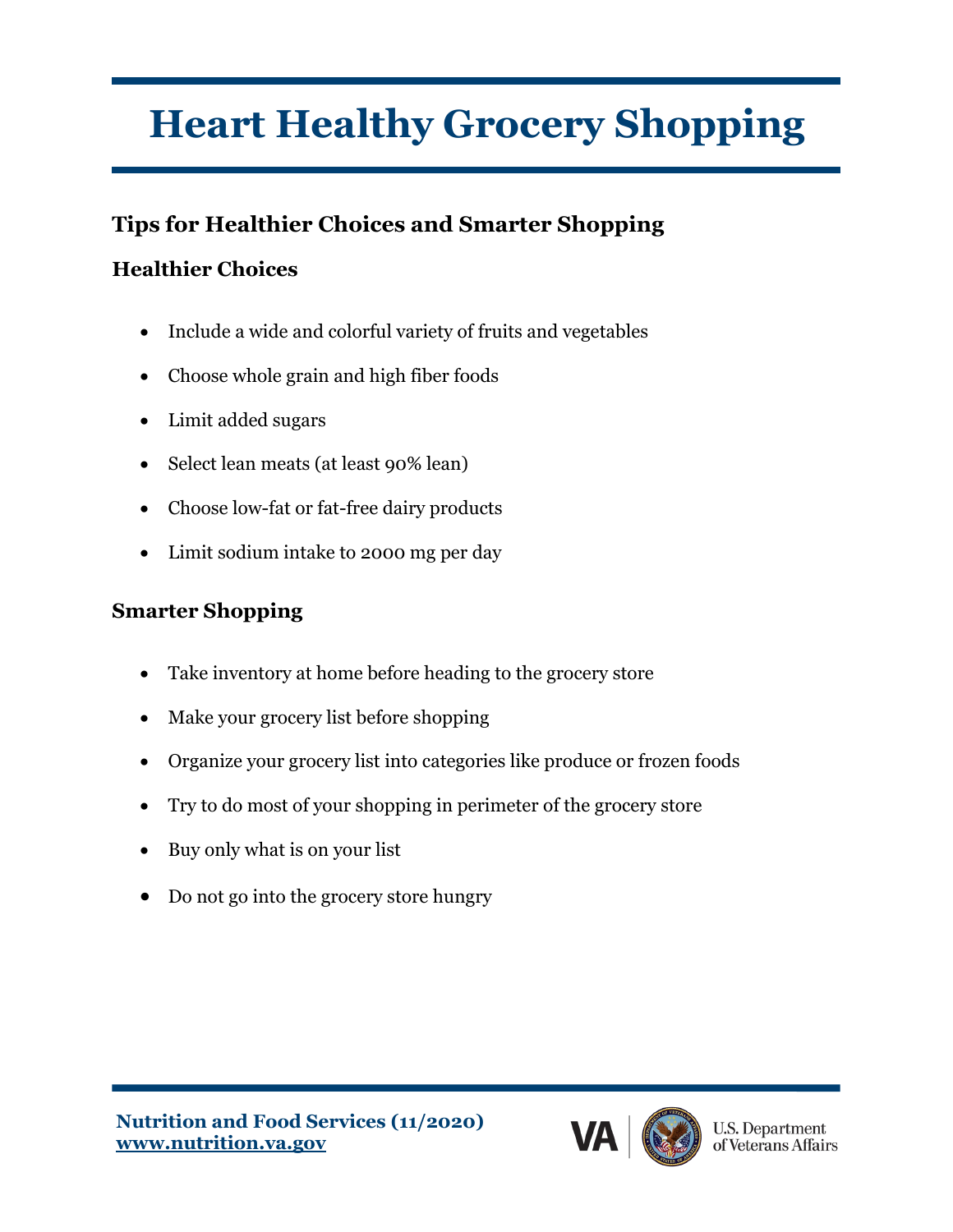| <b>Food Groups</b>                           | <b>Try These</b>                                                                                                                                                                                                                                                                                                                                                    | <b>Choose These Less</b><br><b>Often</b>                                                                                                                                                                                                  |
|----------------------------------------------|---------------------------------------------------------------------------------------------------------------------------------------------------------------------------------------------------------------------------------------------------------------------------------------------------------------------------------------------------------------------|-------------------------------------------------------------------------------------------------------------------------------------------------------------------------------------------------------------------------------------------|
| <b>Bread, Grains &amp;</b><br><b>Cereals</b> | 100% whole wheat grain<br>$\bullet$<br>products (bread, tortillas,<br>English muffins, pasta,<br>bagels)<br>High fiber, low sugar<br>$\bullet$<br>cereals (at least 5g of fiber,<br>less than 8g of sugar)<br>Unprocessed oatmeal or<br>$\bullet$<br>steel-cut oats<br>Brown or wild rice<br>Barley<br>Rye<br>Popcorn (without added<br>salt)<br>Couscous<br>Quinoa | • Crackers or chips<br>Egg noodles<br>٠<br>Rolls<br>Doughnuts<br>Pastries<br>Commercial muffins<br>Sugary cereals<br>more than 8g of sugar<br>Croissants<br><b>Biscuits</b><br>Macaroni and cheese<br>Boxed rice/pasta mixes<br>$\bullet$ |
| <b>Dairy Products</b>                        | • Low sugar yogurt<br>• Low-fat Greek yogurt<br>Low-fat milk<br>• Low-fat cottage cheese<br>• Cheese (Check the<br>nutrition label and choose<br>an option with lower<br>sodium)<br>Almond milk (low in<br>protein)<br>Soy milk<br>$\bullet$<br>Lactose-free milk<br>Low-fat kefir<br>$\bullet$                                                                     | Coffee creamer<br>Chocolate milk<br>Half-and-half<br>• Cream cheese<br><b>Processed cheese</b><br>• American cheese slices                                                                                                                |
| <b>Meat/Protein</b>                          | Lean beef or pork<br>Chicken or turkey breast<br>• Bison and wild game                                                                                                                                                                                                                                                                                              | Fattier cuts of beef or pork<br>$\bullet$<br>Bacon/sausage<br>Processed meats                                                                                                                                                             |

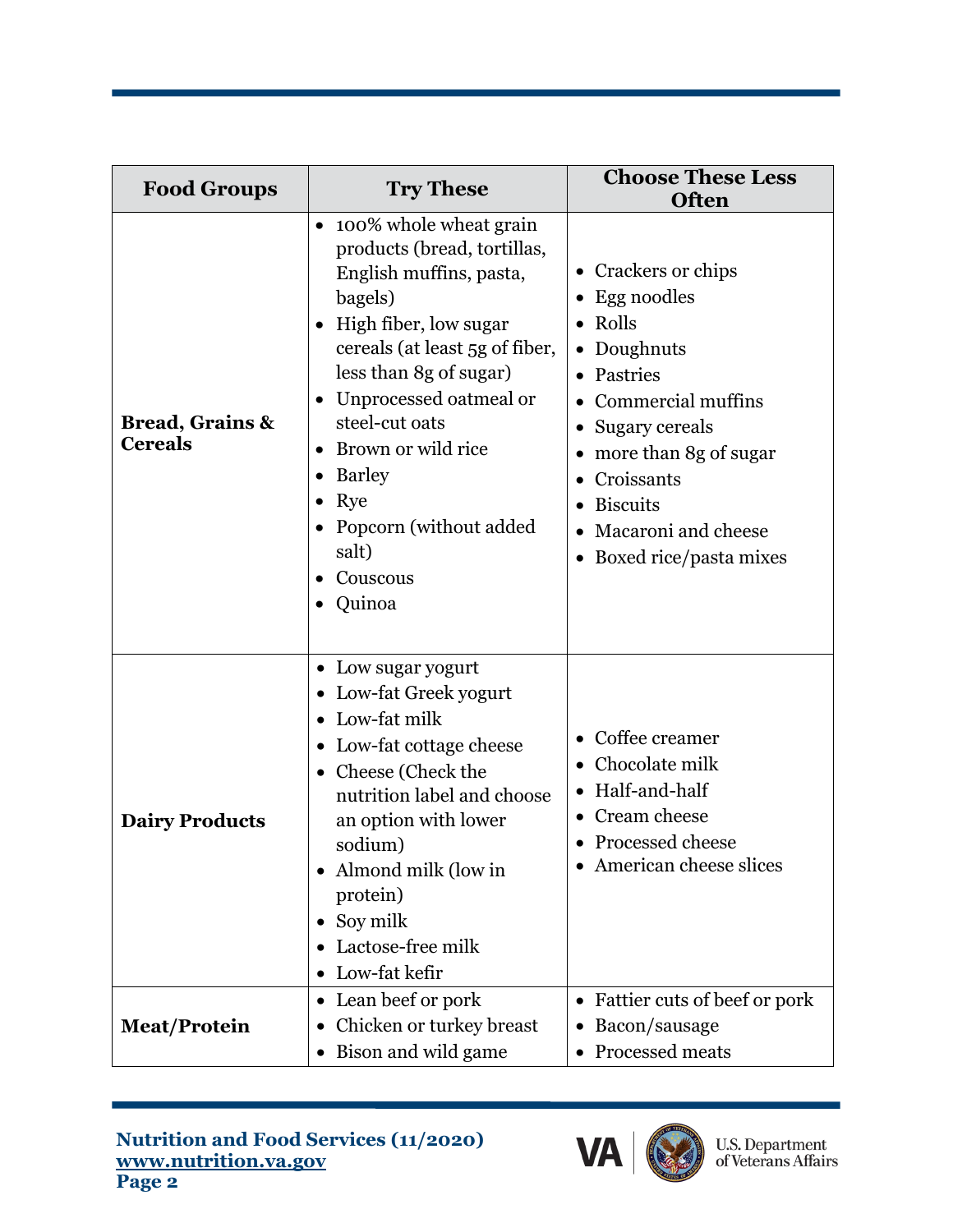|                   | • Fresh, frozen or canned                                | • Breaded meats/seafood           |
|-------------------|----------------------------------------------------------|-----------------------------------|
|                   | fish (non-breaded, canned                                | Hot dogs/bratwursts               |
|                   | in water)                                                | Salami/pepperoni                  |
|                   | Eggs                                                     | Deli meats                        |
|                   | Beans/legumes (no salt                                   | Ham                               |
|                   | added)                                                   | <b>Baked beans</b>                |
|                   | Lentils                                                  | TV dinners                        |
|                   | Edamame                                                  |                                   |
|                   | Tofu                                                     |                                   |
|                   | Nuts and nut butters                                     |                                   |
|                   | Flax seed                                                |                                   |
|                   | Chia seed                                                |                                   |
|                   | Fresh fruits                                             |                                   |
|                   | Frozen, unsweetened                                      | Canned fruit in heavy syrup       |
|                   | fruits                                                   | Fruit juices                      |
|                   | Canned fruit (no added                                   | Jellies or jams                   |
| <b>Fruits</b>     | sugar, canned in water or                                | Coconut                           |
|                   | 100% fruit juice)                                        | Dried fruits                      |
|                   | *Caution with grapefruit as it<br>can interact with some |                                   |
|                   | medications                                              |                                   |
| <b>Vegetables</b> | • Fresh vegetables                                       | Vegetables prepared with          |
|                   | • Frozen vegetables                                      | cream or high-fat cheese          |
|                   | • Canned vegetables (no salt                             | Regular tomato juice<br>$\bullet$ |
|                   | added)                                                   | Fried vegetables/potatoes<br>٠    |
|                   | • Low-sodium tomato juice                                |                                   |

#### **Swap This for That:**

| Sour Cream                 | Plain non-fat Greek yogurt          |
|----------------------------|-------------------------------------|
| Butter in baking           | Unsweetened applesauce              |
| Butter in stovetop cooking | Extra-virgin olive oil or spray     |
| <b>Ranch Dressing</b>      | Homemade salad dressing (see below) |
| Salt                       | Potassium substitute                |
| White rice                 | Riced broccoli or cauliflower       |
| All-purpose flour          | 100% whole-wheat flour              |